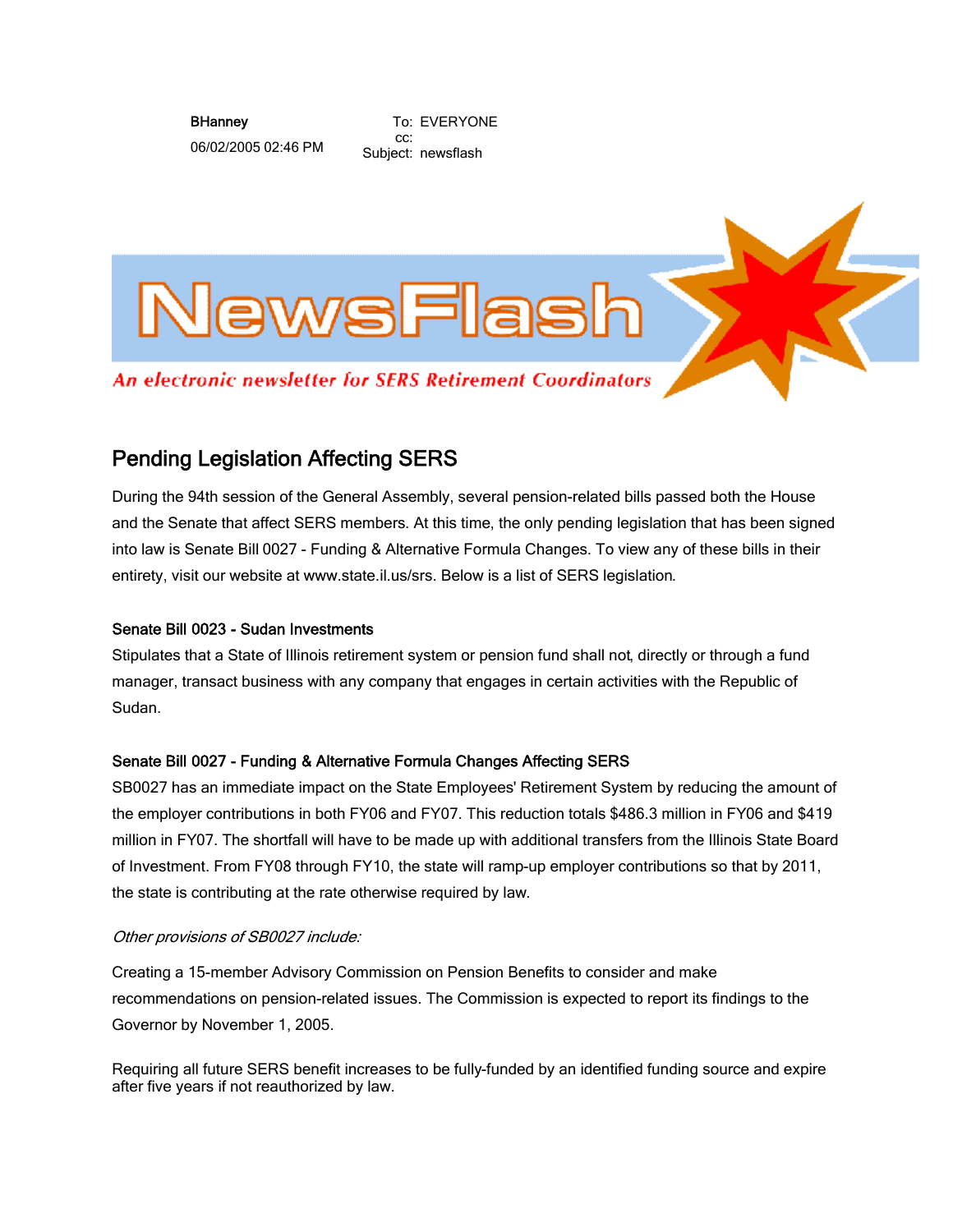Limiting new hires (on or after July 1, 2005) within the Department of Corrections to qualify for the alternative retirement formula only if they are officially headquartered at a correctional facility, a parole officer, a member of the apprehension unit, a member of the intelligence unit, a member of the sort team, or an investigator.

(The sick leave portion of SB0027 only affects members of the Teachers' Retirement System!) This new legislation will not affect SERS members currently receiving benefits, since these benefits are guaranteed under the Illinois Constitution.

## Senate Bill 0253 - Emerging Investment Managers

SB0253 allows an emerging investment manager to handle an investment portfolio with a maximum value of \$2,000,000,000 (was \$400,000,000) Also expands the definition of "emerging investment manager."

## Senate Bill 0529 - Lawful Child Definition

SB0529 changes the reference from "illegitimate child" to "child born out of wedlock" and from "legitimate child" to "lawful child" in matters of marriage and adoption.

## Senate Bill 1442 - ARCP and Group Insurance Waiver

SB1442 provides for a new Alternative Retirement Cancellation Payment effective July 1, 2005. The ARCP consists of a lump sum payment of a member's contribution with regular interest, times two, when terminating service and waiving all rights to receive benefits. It will be limited to the first 500 people who work in certain job titles. Those eligible to participate will receive a letter in the mail sometime in August. Check our website at a later date for eligible job titles and a counter for the number of members who have signed up for this program.

## The other provision of tSB 1442 include:

Allows the Director of Central Management Services to establish a program of financial incentives to encourage individuals receiving a retirement annuity from SERS but are not eligible for benefits under the federal Medicare health insurance program, to elect not to participate in the health benefits program. The financial incentives provided to these annuitants cannot exceed \$150 per month for those electing not to participate in this program. This option becomes available on July 1, 2005.

## Senate Bill 1446 - QILDRO

SB1446 makes a technical change in provisions of the Qualified Illinois Domestic Relations Orders. Defines who would receive earned benefits, allows for non-periodic death benefits to be divided. It also allows for a division of benefits by percentage. This bill takes effect on July 1, 2006.

## House Bill 0227 - Visually-Impaired Vendors